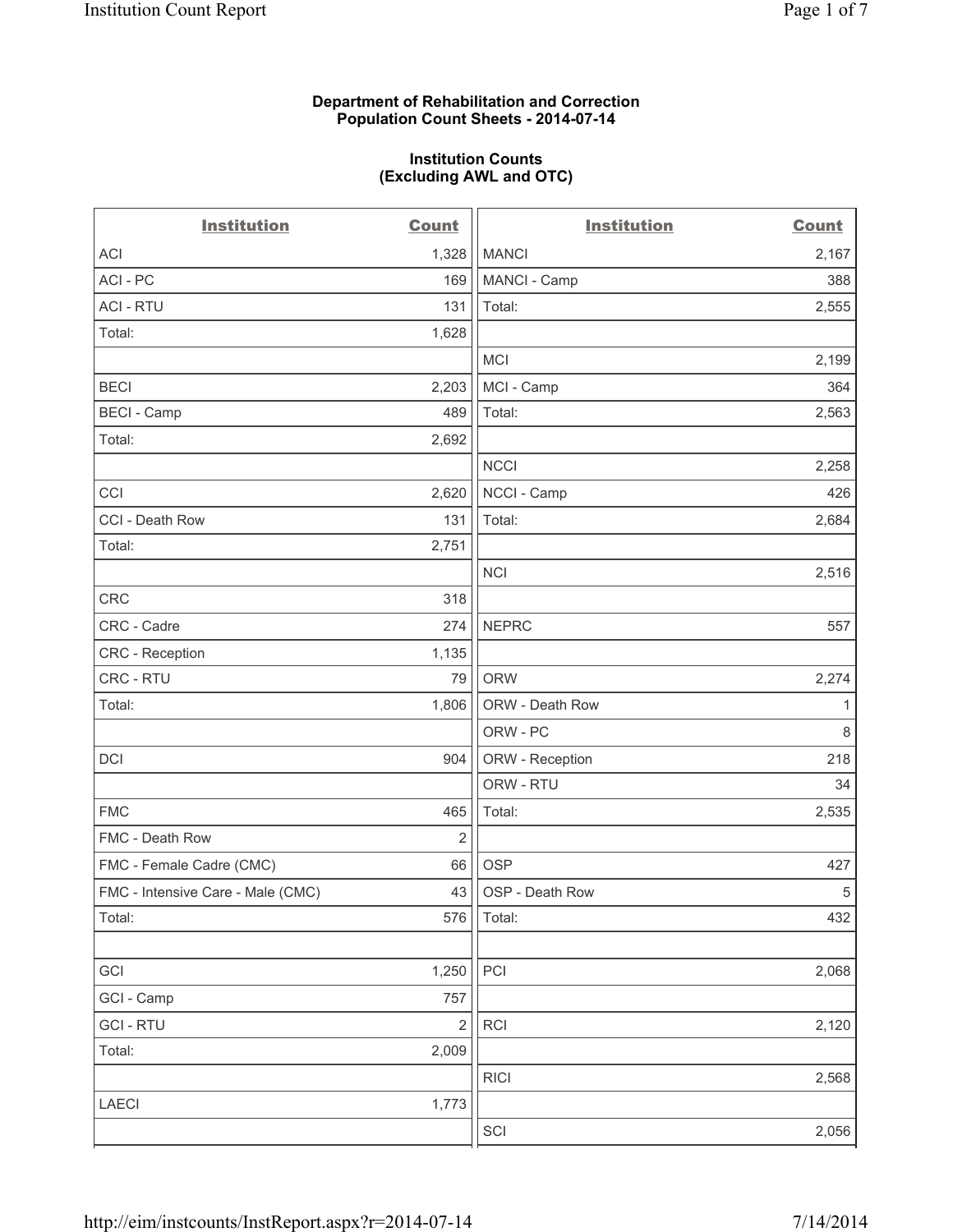| LECI                     | 2,244 |                |                                    |
|--------------------------|-------|----------------|------------------------------------|
| LECI - Camp              | 187   | <b>SOCF</b>    | 1,087                              |
| Total:                   | 2,431 | SOCF - RTU     | 63                                 |
|                          |       | Total:         | 1,150                              |
| LOCI                     | 2,300 |                |                                    |
|                          |       | <b>TCI</b>     | 1,107                              |
| <b>LORCI</b>             | 238   | TCI - Camp     | 443                                |
| LORCI - Cadre            | 227   | Total:         | 1,550                              |
| <b>LORCI - Reception</b> | 1,004 |                |                                    |
| Total:                   | 1,469 | <b>TOCI</b>    | 991                                |
|                          |       |                |                                    |
| <b>MACI</b>              | 1,030 | <b>WCI</b>     | 1,332                              |
| MACI - Minimum           | 1,403 | <b>WCI-RTU</b> | 30                                 |
| MACI - Youth             | 22    | Total:         | 1,362                              |
| Total:                   | 2,455 |                |                                    |
|                          |       |                | 50,501<br><b>Total Population:</b> |

\* The Total Population includes 37 Offenders with Reason Codes 30 & 31.

\*\* The Total Population includes 29 Offenders with Reason Code 0A.

## **Male Population by Security Level (Include AWL and Exclude OTC)**

| $\frac{1}{2}$          |             |            |          |              |  |  |
|------------------------|-------------|------------|----------|--------------|--|--|
| <b>Security Level</b>  | <b>Body</b> | <b>AWL</b> | $(-OTC)$ | <b>Total</b> |  |  |
| Total Level 5          | 108         | 0          | 0        | 108          |  |  |
| Total Level 4          | 1,703       | 23         | 19       | 1,707        |  |  |
| Total Level 3          | 11,289      | 120        | 103      | 11,306       |  |  |
| Total Level 2          | 17,359      | 220        | 159      | 17,420       |  |  |
| Total Level 1          | 15,748      | 191        | 96       | 15,843       |  |  |
| <b>Total Death Row</b> | 138         | 0          | 0        | 138          |  |  |
| <b>Total Male</b>      | 46,345      | 554        | 377      | 46,522       |  |  |

## **Female Population by Institution (Include AWL and Exclude OTC)**

| <b>Institution</b>       | <b>Body</b> | <b>AWL</b> | <u>(-OTC)</u> | <b>Total</b> |
|--------------------------|-------------|------------|---------------|--------------|
| <b>DCI</b>               | 904         | 9          | 5             | 908          |
| <b>FMC</b>               | 21          | 3          |               | 23           |
| FMC - Female Cadre (CMC) | 66          |            |               | 66           |
| <b>NEPRC</b>             | 557         | 8          | 2             | 563          |
| <b>ORW</b>               | 2,274       | 55         | 33            | 2,296        |
| ORW - Death Row          |             | 0          |               |              |
| ORW - PC                 | 8           | 0          | O             | 8            |
| ORW - Reception          | 218         | 0          |               | 218          |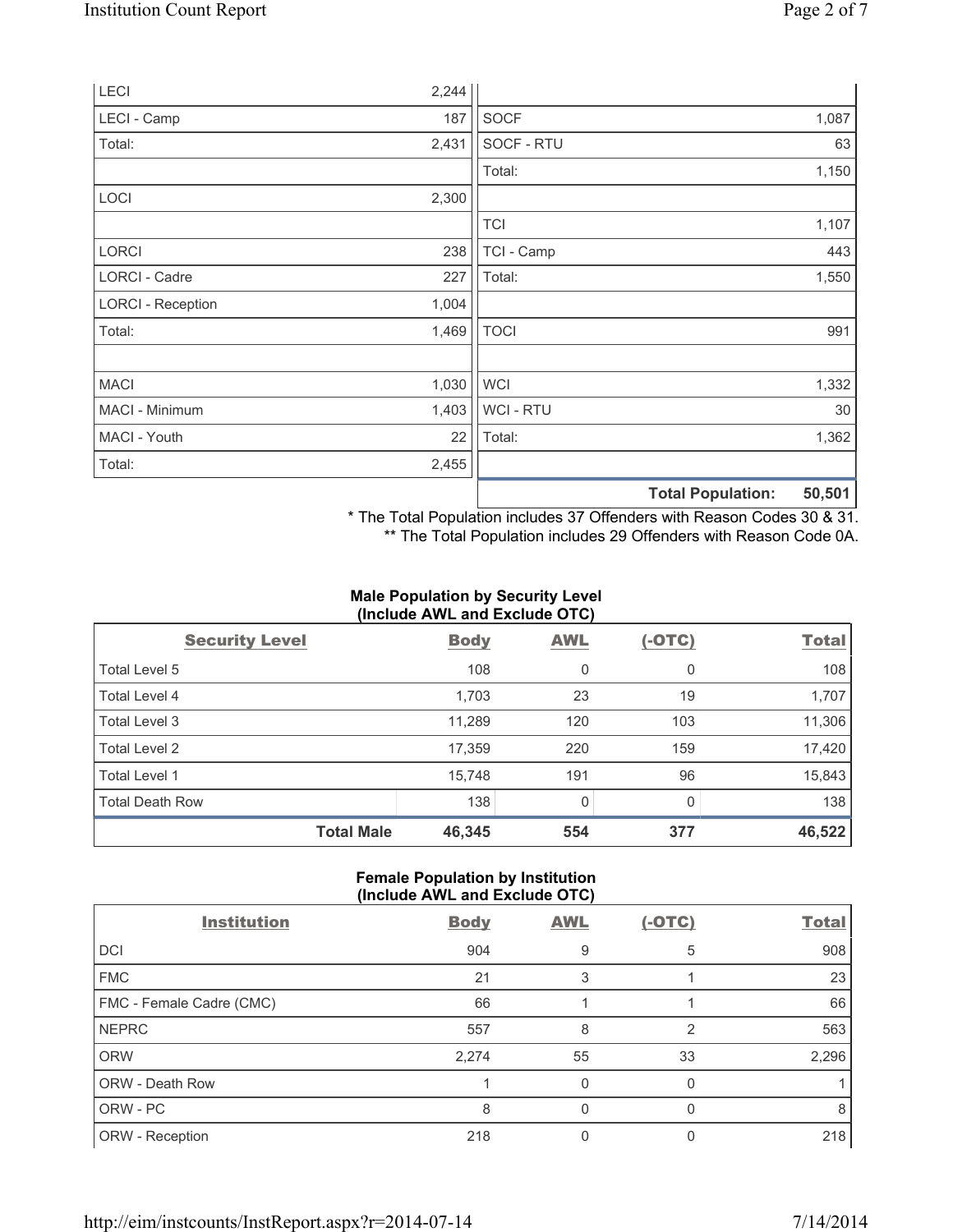| ORW - RTU |                          | 34     |     |     | 34     |
|-----------|--------------------------|--------|-----|-----|--------|
|           | <b>Total Female</b>      | 4.083  | 76  | 42  |        |
|           |                          |        |     |     |        |
|           | <b>Total Population:</b> | 50,428 | 630 | 419 | 50,639 |

## **Male Population by Institution: Security Level 5 (Include AWL and Exclude OTC)**

| <b>Institution</b>   | <b>Body</b> | <b>AWL</b> | (-OTC) | Total |
|----------------------|-------------|------------|--------|-------|
| <b>OSP</b>           | 108         |            |        | 108   |
| <b>Total Level 5</b> | 108         |            |        | 108   |

## **Male Population by Institution: Security Level 4 (Include AWL and Exclude OTC)**

| <b>Institution</b>                | <b>Body</b>               | <b>AWL</b>          | $(-OTC)$            | <b>Total</b>              |
|-----------------------------------|---------------------------|---------------------|---------------------|---------------------------|
| <b>ACI</b>                        | $\overline{2}$            | 0                   | 0                   | $\overline{2}$            |
| ACI - PC                          | $\sqrt{3}$                | $\mathbf 0$         | $\mathsf{O}\xspace$ | $\mathsf 3$               |
| ${\sf CRC}$                       | $\ensuremath{\mathsf{3}}$ | 0                   | 0                   | $\ensuremath{\mathsf{3}}$ |
| CRC - RTU                         | 1                         | 0                   | 0                   |                           |
| FMC - Intensive Care - Male (CMC) | 1                         | $\mathbf 0$         | $\mathsf 0$         | $\mathbf{1}$              |
| LECI                              | $\overline{2}$            | 0                   | $\mathbf 0$         | $\sqrt{2}$                |
| <b>LORCI</b>                      | 5                         | 1                   | 0                   | 6                         |
| <b>LORCI - Reception</b>          | $\overline{2}$            | $\mathsf{O}\xspace$ | $\mathsf 0$         | $\overline{2}$            |
| <b>MANCI</b>                      | 5                         | $\mathbf{1}$        | 1                   | $\sqrt{5}$                |
| <b>OSP</b>                        | 312                       | 1                   |                     | 312                       |
| <b>RCI</b>                        | $9$                       | $\mathbf 0$         | $\mathbf 0$         | 9                         |
| SCI                               | 1                         | $\mathsf{O}\xspace$ | $\mathbf 0$         | 1                         |
| <b>SOCF</b>                       | 1,065                     | 13                  | 12                  | 1,066                     |
| SOCF - RTU                        | 61                        | $\mathsf{O}\xspace$ | $\mathbf 0$         | 61                        |
| <b>TCI</b>                        | $6\,$                     | $\overline{2}$      | 1                   | $\overline{7}$            |
| <b>TOCI</b>                       | 219                       | 4                   | 3                   | 220                       |
| <b>WCI</b>                        | 5                         | $\mathbf{1}$        | 1                   | 5                         |
| WCI - RTU                         | 1                         | $\mathbf 0$         | 0                   | 1                         |
| <b>Total Level 4</b>              | 1,703                     | 23                  | 19                  | 1,707                     |

## **Male Population by Institution: Security Level 3 (Include AWL and Exclude OTC)**

| <b>Institution</b> | <b>Body</b> | <b>AWL</b> | $(-OTC)$ | <b>Total</b> |
|--------------------|-------------|------------|----------|--------------|
| ACI                | 23          |            |          | 23           |
| ACI-PC             | 72          |            |          | 72.<br>ີວ    |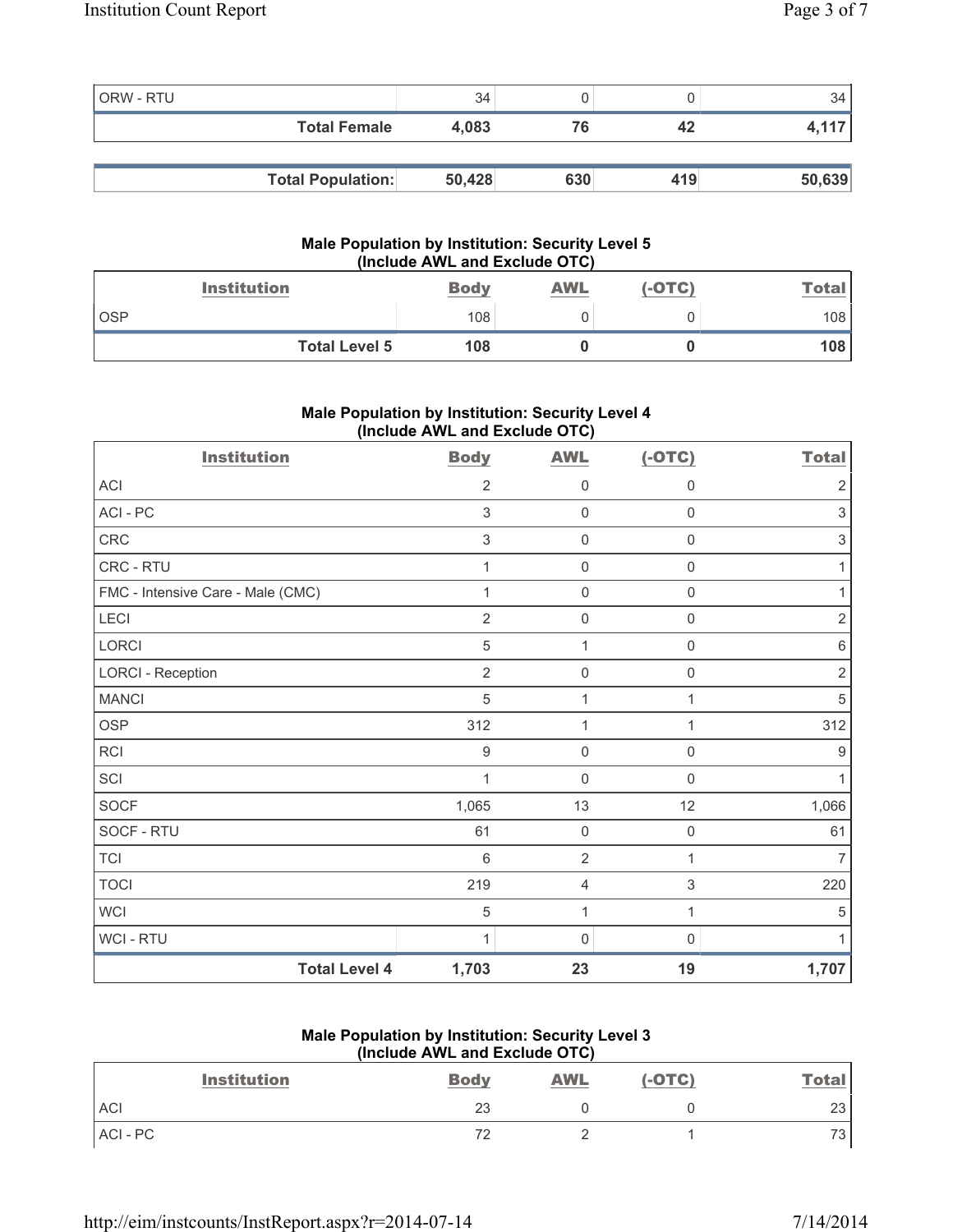|                                   | <b>Total Level 3</b> | 11,289                    | 120                 | 103                 | 11,306                    |
|-----------------------------------|----------------------|---------------------------|---------------------|---------------------|---------------------------|
| <b>WCI - RTU</b>                  |                      | 29                        | $\mathsf{O}\xspace$ | $\mathsf{O}\xspace$ | 29                        |
| <b>WCI</b>                        |                      | 1,268                     | 12                  | $10$                | 1,270                     |
| <b>TOCI</b>                       |                      | 739                       | $\mathsf 0$         | $\mathsf{O}\xspace$ | 739                       |
| TCI - Camp                        |                      | 1                         | $\mathsf{O}\xspace$ | $\mathsf{O}\xspace$ | $\mathbf{1}$              |
| <b>TCI</b>                        |                      | 1,022                     | $\,8\,$             | $\,8\,$             | 1,022                     |
| SOCF - RTU                        |                      | $\overline{2}$            | $\mathsf 0$         | $\mathsf{O}\xspace$ | $\overline{2}$            |
| <b>SOCF</b>                       |                      | 21                        | 0                   | $\pmb{0}$           | 21                        |
| SCI                               |                      | $\overline{4}$            | $\mathsf{O}\xspace$ | $\mathsf 0$         | $\overline{4}$            |
| <b>RICI</b>                       |                      | $\mathbf 2$               | $\mathsf{O}\xspace$ | $\mathsf 0$         | $\overline{2}$            |
| RCI                               |                      | 1,915                     | 25                  | 23                  | 1,917                     |
| PCI                               |                      | 46                        | $\overline{2}$      | $\mathbf{1}$        | 47                        |
| <b>OSP</b>                        |                      | 1                         | $\mathsf{O}\xspace$ | $\mathsf{O}\xspace$ | $\mathbf{1}$              |
| <b>NCI</b>                        |                      | $\,6\,$                   | $\mathsf 0$         | $\mathsf{O}\xspace$ | $\,6\,$                   |
| <b>NCCI</b>                       |                      | 12                        | $\mathsf{O}\xspace$ | $\mathsf{O}\xspace$ | 12                        |
| MCI                               |                      | $\sqrt{5}$                | $\mathbf{1}$        | $\mathbf{1}$        | $\sqrt{5}$                |
| <b>MANCI</b>                      |                      | 2,085                     | 10                  | $\mathsf g$         | 2,086                     |
| MACI - Youth                      |                      | $\mathfrak{S}$            | $\mathbf 0$         | $\mathsf{O}\xspace$ | $\mathsf 3$               |
| <b>MACI</b>                       |                      | $\mathbf{1}$              | $\mathsf 0$         | $\mathsf{O}\xspace$ | $\mathbf{1}$              |
| <b>LORCI - Reception</b>          |                      | 532                       | $\overline{4}$      | 4                   | 532                       |
| <b>LORCI - Cadre</b>              |                      | 225                       | $\mathsf{O}\xspace$ | $\mathsf{O}\xspace$ | 225                       |
| LORCI                             |                      | 45                        | 15                  | 14                  | 46                        |
| LOCI                              |                      | 6                         | $\mathbf 0$         | $\mathsf{O}\xspace$ | $\,6\,$                   |
| <b>LECI</b>                       |                      | 2,122                     | 20                  | 17                  | 2,125                     |
| LAECI                             |                      | $\,8\,$                   | $\mathsf{O}\xspace$ | $\mathsf 0$         | 8                         |
| GCI                               |                      | $\sqrt{3}$                | $\mathsf 0$         | $\mathsf{O}\xspace$ | $\,$ 3 $\,$               |
| FMC - Intensive Care - Male (CMC) |                      | $\mathsf g$               | $\mathsf 0$         | $\mathsf{O}\xspace$ | $\hbox{9}$                |
| <b>FMC</b>                        |                      | $\ensuremath{\mathsf{3}}$ | $\mathsf 0$         | $\mathsf{O}\xspace$ | $\ensuremath{\mathsf{3}}$ |
| CRC - RTU                         |                      | 58                        | $\mathsf{O}\xspace$ | $\mathsf{O}\xspace$ | 58                        |
| CRC - Reception                   |                      | 744                       | 19                  | 13                  | 750                       |
| CRC - Cadre                       |                      | 206                       | $\mathsf{O}\xspace$ | $\mathsf{O}\xspace$ | 206                       |
| CRC                               |                      | 63                        | $\mathbf{1}$        | $\mathbf{1}$        | 63                        |
| CCI                               |                      | $\sqrt{3}$                | $\mathsf{O}\xspace$ | $\mathsf{O}\xspace$ | $\,$ 3 $\,$               |
| <b>BECI</b>                       |                      | $\sqrt{5}$                | $\mathbf{1}$        | $\mathbf{1}$        | $\,$ 5 $\,$               |

### **Male Population by Institution: Security Level 2 (Include AWL and Exclude OTC)**

|            | <b>Institution</b> | <b>Body</b> | <b>AWL</b> | $(-OTC)$ | <b>Total</b> |
|------------|--------------------|-------------|------------|----------|--------------|
| <b>ACI</b> |                    | 547         |            |          | 547          |
|            |                    |             |            |          |              |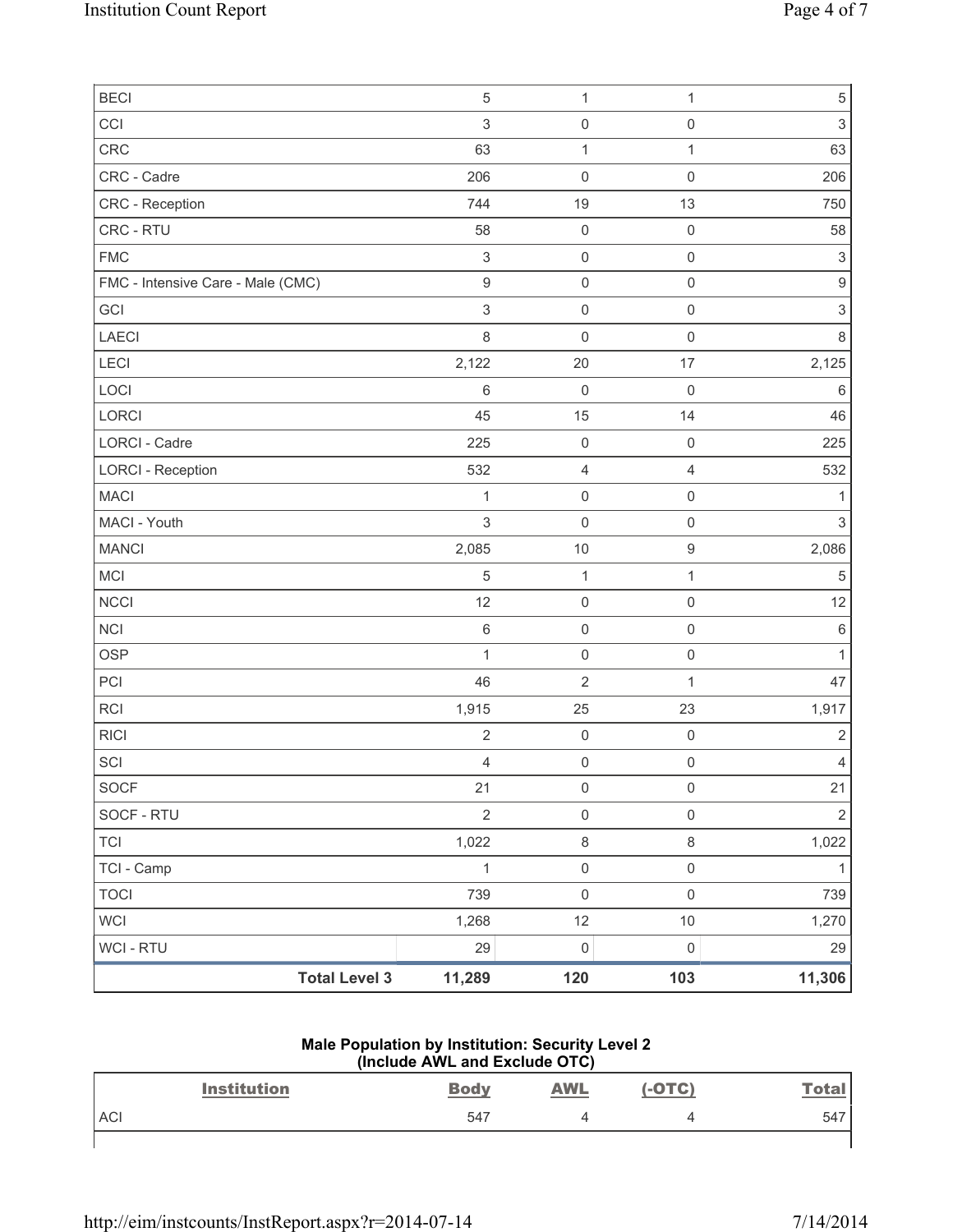| ACI - PC                          | 69             | $\mathsf 0$         | $\mathsf{O}\xspace$ | 69             |
|-----------------------------------|----------------|---------------------|---------------------|----------------|
| <b>ACI - RTU</b>                  | 87             | $\mathbf 0$         | $\mathsf{O}\xspace$ | 87             |
| <b>BECI</b>                       | 1,537          | 22                  | 14                  | 1,545          |
| CCI                               | 1,725          | 12                  | $\,6\,$             | 1,731          |
| CRC                               | 135            | 4                   | $\mathfrak{S}$      | 136            |
| CRC - Cadre                       | 59             | $\mathsf 0$         | $\mathsf{O}\xspace$ | 59             |
| CRC - Reception                   | 226            | $\mathbf 5$         | $\overline{4}$      | 227            |
| CRC - RTU                         | 15             | $\mathsf{O}\xspace$ | $\mathsf{O}\xspace$ | 15             |
| <b>FMC</b>                        | 11             | $\mathsf{O}\xspace$ | $\mathsf{O}\xspace$ | 11             |
| FMC - Intensive Care - Male (CMC) | 21             | $\mathbf 1$         | $\mathsf{O}\xspace$ | 22             |
| GCI                               | 755            | 6                   | $\overline{4}$      | 757            |
| <b>LAECI</b>                      | 1,189          | 19                  | 17                  | 1,191          |
| LECI                              | 118            | $\mathsf 0$         | $\mathsf{O}\xspace$ | 118            |
| LOCI                              | 1,059          | $\,8\,$             | $\,6\,$             | 1,061          |
| LORCI                             | 118            | 16                  | 13                  | 121            |
| <b>LORCI - Cadre</b>              | $\overline{2}$ | $\mathsf 0$         | $\mathbf 0$         | $\overline{2}$ |
| <b>LORCI - Reception</b>          | 313            | 11                  | 10                  | 314            |
| <b>MACI</b>                       | 1,029          | $\sqrt{5}$          | $\overline{2}$      | 1,032          |
| MACI - Youth                      | 19             | $\mathsf{O}\xspace$ | $\mathsf{O}\xspace$ | 19             |
| <b>MANCI</b>                      | 68             | $\mathbf 0$         | $\mathsf{O}\xspace$ | 68             |
| MCI                               | 1,701          | 28                  | 17                  | 1,712          |
| MCI - Camp                        | $\mathbf{1}$   | $\mathbf 0$         | $\mathbf 0$         | 1              |
| <b>NCCI</b>                       | 1,631          | 15                  | 12                  | 1,634          |
| NCCI - Camp                       | $\mathbf 1$    | $\mathbf 0$         | $\mathsf{O}\xspace$ | 1              |
| <b>NCI</b>                        | 1,759          | 27                  | 26                  | 1,760          |
| PCI                               | 826            | 15                  | $\,6$               | 835            |
| <b>RCI</b>                        | 195            | $\mathsf{O}\xspace$ | $\mathsf 0$         | 195            |
| <b>RICI</b>                       | 993            | 14                  | $\mathsf g$         | 998            |
| SCI                               | 1,031          | $\,8\,$             | $\,6\,$             | 1,033          |
| <b>TCI</b>                        | 27             | $\pmb{0}$           | $\mathbf 0$         | 27             |
| <b>TOCI</b>                       | 33             | $\mathbf 0$         | $\mathsf 0$         | 33             |
| WCI                               | 59             | 0                   | $\mathsf{O}\xspace$ | 59             |
| <b>Total Level 2</b>              | 17,359         | 220                 | 159                 | 17,420         |

## **Male Population by Institution: Security Level 1 (Include AWL and Exclude OTC)**

| <b>Institution</b> | <b>Body</b> | <b>AWL</b> | $(-OTC)$ | <b>Total</b> |
|--------------------|-------------|------------|----------|--------------|
| <b>ACI</b>         | 756         |            |          | $762_1$      |
| ACI - PC           | 25          |            |          | 25           |
| ACI - RTU          | 44          |            |          | 44           |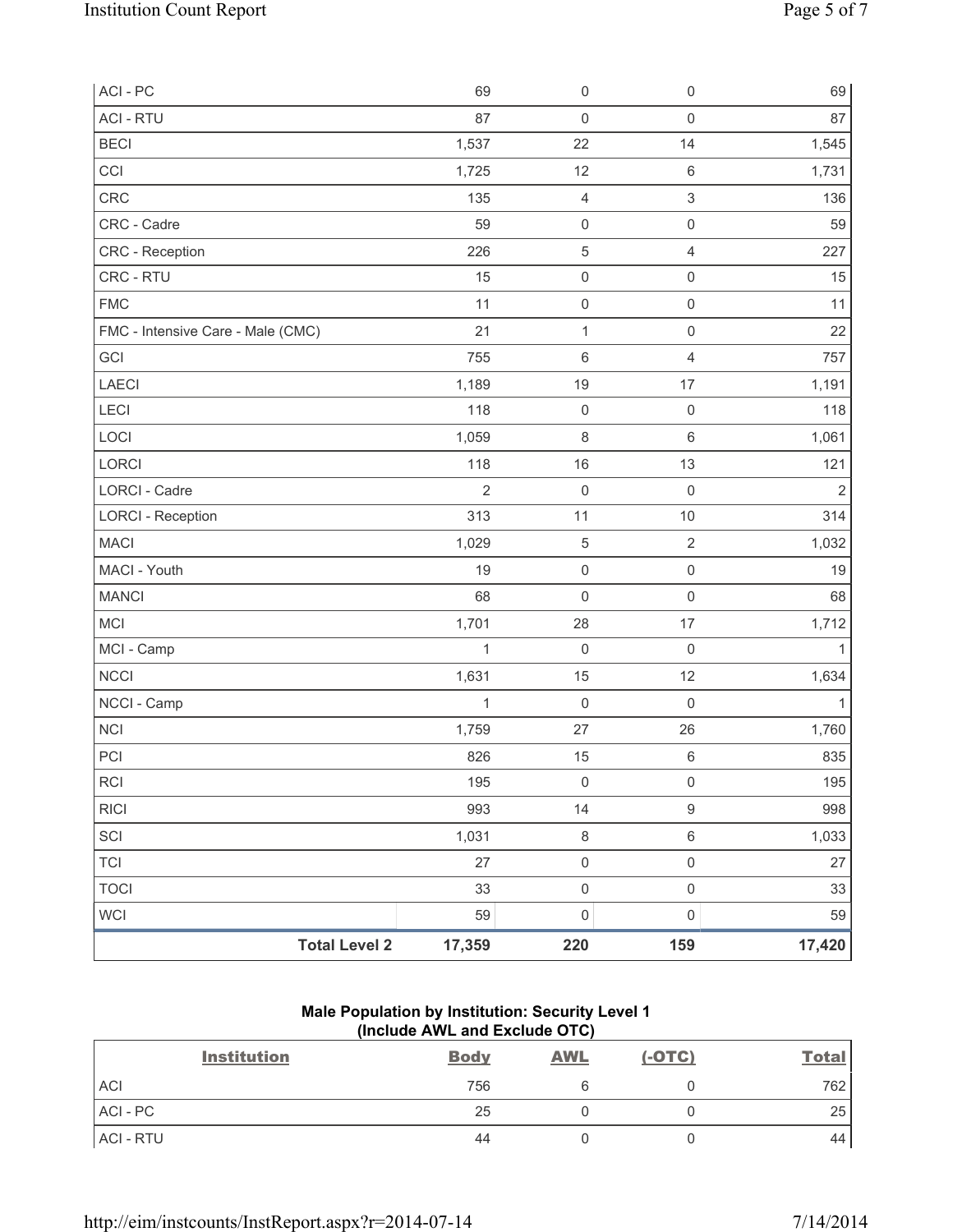| <b>BECI</b>                       | 661              | 14                  | 6                   | 669            |
|-----------------------------------|------------------|---------------------|---------------------|----------------|
| <b>BECI</b> - Camp                | 488              | $\mathsf{O}\xspace$ | $\mathsf{O}\xspace$ | 488            |
| CCI                               | 892              | $\overline{7}$      | 1                   | 898            |
| <b>CRC</b>                        | 55               | $\mathbf{1}$        | 1                   | 55             |
| CRC - Cadre                       | $9\,$            | $\mathsf{O}\xspace$ | $\mathsf{O}\xspace$ | $\overline{9}$ |
| <b>CRC</b> - Reception            | 162              | $\sqrt{5}$          | 5                   | 162            |
| CRC - RTU                         | $\sqrt{5}$       | $\mathsf{O}\xspace$ | $\mathsf{O}\xspace$ | 5              |
| <b>FMC</b>                        | 430              | $\mathbf 1$         | 1                   | 430            |
| FMC - Intensive Care - Male (CMC) | 12               | $\mathbf 0$         | $\mathsf{O}\xspace$ | 12             |
| GCI                               | 491              | 10                  | 6                   | 495            |
| GCI - Camp                        | 757              | $\mathsf 0$         | $\mathsf 0$         | 757            |
| <b>GCI-RTU</b>                    | $\overline{2}$   | $\mathsf 0$         | $\mathsf{O}\xspace$ | $\overline{2}$ |
| <b>LAECI</b>                      | 576              | $\overline{7}$      | $\,6$               | 577            |
| LECI                              | $\overline{2}$   | $\mathsf 0$         | $\mathsf{O}\xspace$ | $\overline{2}$ |
| LECI - Camp                       | 187              | $\mathsf{O}\xspace$ | $\mathsf{O}\xspace$ | 187            |
| LOCI                              | 1,235            | $\overline{7}$      | $\overline{2}$      | 1,240          |
| LORCI                             | 70               | 19                  | 17                  | 72             |
| <b>LORCI - Reception</b>          | 156              | $\overline{4}$      | 2                   | 158            |
| MACI - Minimum                    | 1,403            | 25                  | 16                  | 1,412          |
| <b>MANCI</b>                      | $\boldsymbol{9}$ | $\,8\,$             | 1                   | 16             |
| MANCI - Camp                      | 388              | $\mathbf{1}$        | $\mathbf{1}$        | 388            |
| <b>MCI</b>                        | 492              | $\,$ 5 $\,$         | $\mathsf{O}\xspace$ | 497            |
| MCI - Camp                        | 363              | $\mathbf{1}$        | $\mathbf{1}$        | 363            |
| <b>NCCI</b>                       | 615              | $\overline{7}$      | 5                   | 617            |
| NCCI - Camp                       | 425              | $\mathsf{O}\xspace$ | $\mathsf{O}\xspace$ | 425            |
| <b>NCI</b>                        | 751              | 8                   | 6                   | 753            |
| <b>OSP</b>                        | $\,$ 5 $\,$      | $\mathsf{O}\xspace$ | $\mathsf{O}\xspace$ | $\,$ 5 $\,$    |
| PCI                               | 1,196            | 25                  | $\overline{7}$      | 1,214          |
| RCI                               | 1                | $\mathsf{O}\xspace$ | $\mathsf{O}\xspace$ | 1              |
| <b>RICI</b>                       | 1,573            | 13                  | $\overline{4}$      | 1,582          |
| SCI                               | 1,019            | $\boldsymbol{7}$    | 3                   | 1,023          |
| <b>TCI</b>                        | 51               | $10$                | 5                   | 56             |
| TCI - Camp                        | 442              | $\mathsf{O}\xspace$ | $\mathsf{O}\xspace$ | 442            |
| <b>Total Level 1</b>              | 15,748           | 191                 | 96                  | 15,843         |

# **High Offender ID's**

| <b>Correctional Reception Center:</b> | A707344 |
|---------------------------------------|---------|
| Lorain Correctional Institution:      | A697262 |